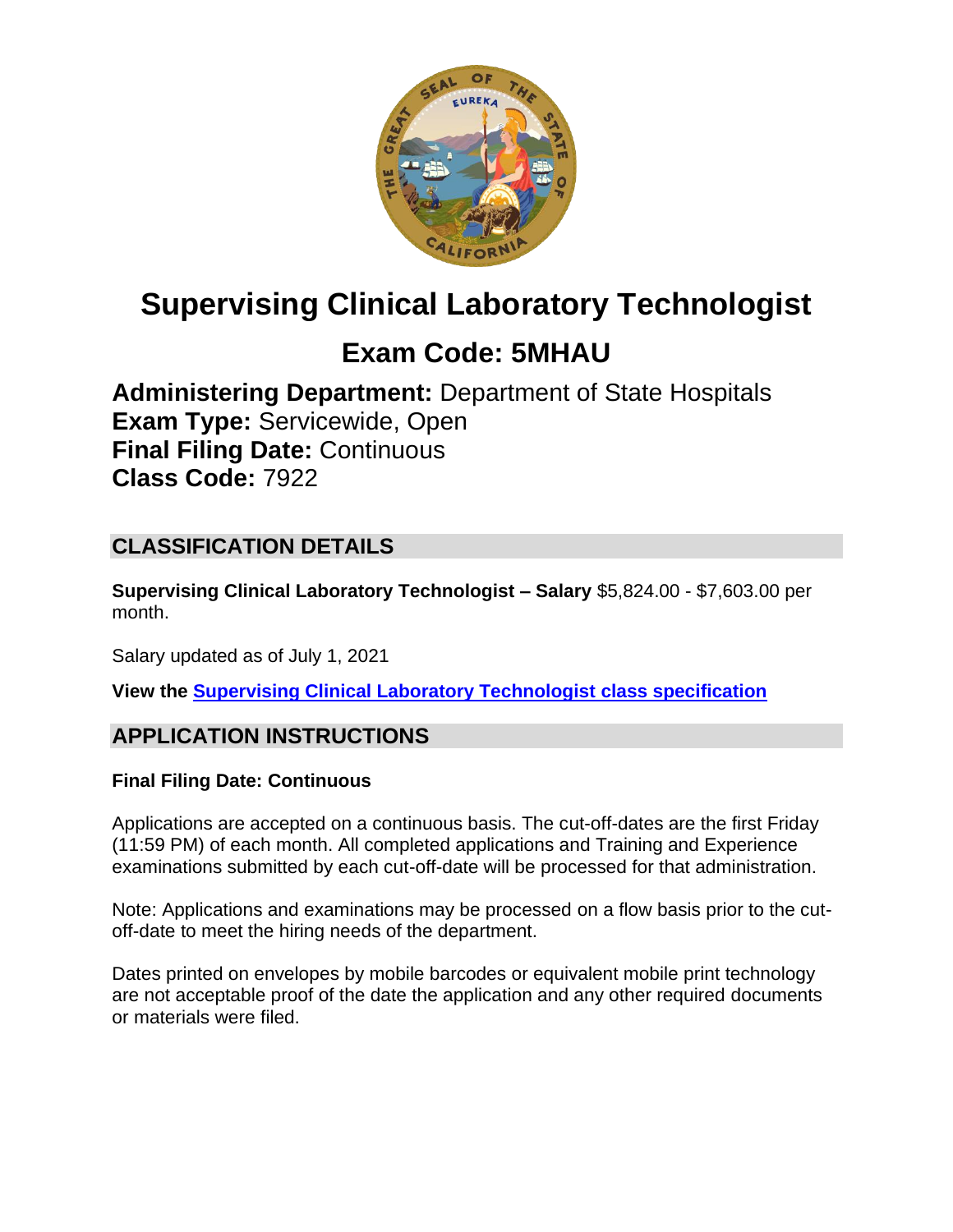#### **Who Should Apply**:

Applicants who meet the Minimum Qualifications as stated on this bulletin may apply for and take this examination. Once you have taken this examination, you may not retake it for **12** months.

Unless otherwise stated on this bulletin, you must meet the Minimum Qualifications by the Final Filing Date or cut-off-date stated above.

#### **How to Apply**:

- **Step 1.** Applicants are required to submit an [Examination Application \(STD 678\),](https://jobs.ca.gov/pdf/std678.pdf) found at [www.calcareers.ca.gov,](http://www.calcareers.ca.gov/) either by mail, in person, or via email to the address listed below.
- **Step 2.** Once your application has been submitted, you must complete the **Training and Experience (T&E)** following the instructions below under, **Taking the Examination.**

**Applicants must complete Steps 1 and 2 by each cut-off date. Failure to do so will result in a delay in the examination process.**

**The preferred method to apply is by emailing your STD 678 to:**

**[SupervisingClinicalLaboratoryTechnologist@dsh.ca.gov](mailto:SupervisingClinicalLaboratoryTechnologist@dsh.ca.gov)**

#### **Electronic signatures are acceptable.**

Indicate the Classification on your Examination Application (STD 678).

You may apply by mail or in person to: Department of State Hospitals – Sacramento Attn: Selection Services Unit, MS-14 1215 O Street Sacramento, CA 95814

In person hours: Monday through Friday, 8am to 5pm (excluding State holidays)

#### **Special Testing Arrangements:**

If you require assistance or alternative testing arrangements due to a disability, please contact the testing department listed in the Contact Information section of this bulletin.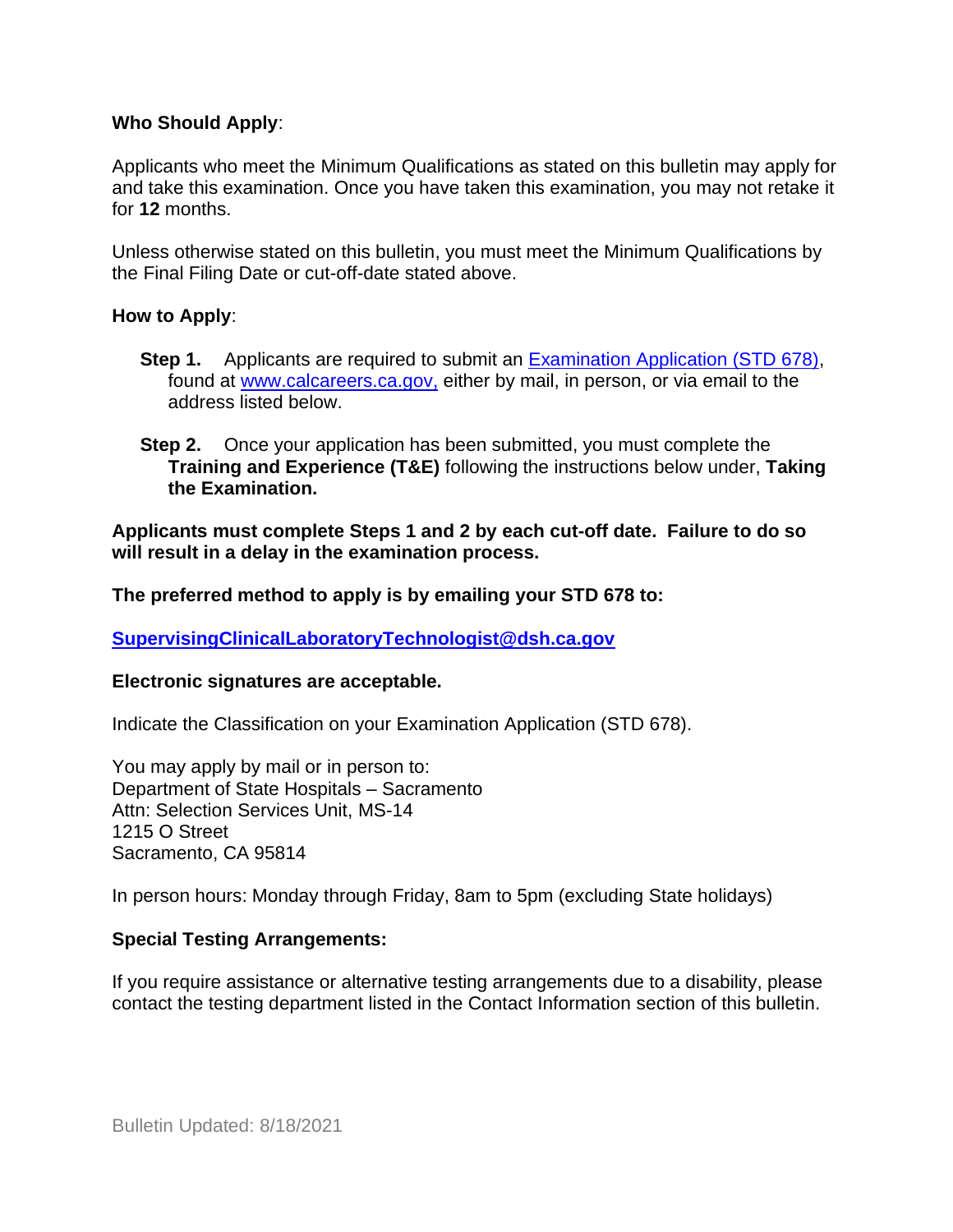## **MINIMUM QUALIFICATIONS**

All applicants must meet the education and/or experience requirements as stated on this exam bulletin to be accepted into the examination. Part-time or full-time jobs, regardless of whether paid or volunteer positions, and inside or outside California state service will count toward experience.

#### **Either 1**

Possession of a Clinical Laboratory Technologist's license or a similar license of equal or higher level issued by the State Department of Health Services;

#### **AND**

Three years of experience in comprehensive clinical laboratory work which has involved making pathological analyses.

#### **Or 2**

Possession of a clinical laboratory bioanalyst's license issued by the State Department of Health Services.

### **SPECIAL PERSONAL CHARACTERISTICS**

Keenness of observation; ability to distinguish colors; tact; and freedom from communicable diseases.

## **POSITION DESCRIPTION**

Under general medical direction, to plan the work and supervise the staff of a large clinical laboratory; to do difficult technical clinical laboratory work; and to do other related work.

#### **EXAMINATION SCOPE**

This examination consists of the following components:

**Training and Experience Evaluation –** Weighted 100% of the final score. The examination will consist solely of a **Training and Experience Evaluation.** To obtain a position on the eligible list, a minimum score of 70% must be received.

In addition to evaluating applicants' relative knowledge, skills, and ability, as demonstrated by quality and breadth of education and/or experience, emphasis in each exam component will be measuring competitively, relative job demands, each applicant's: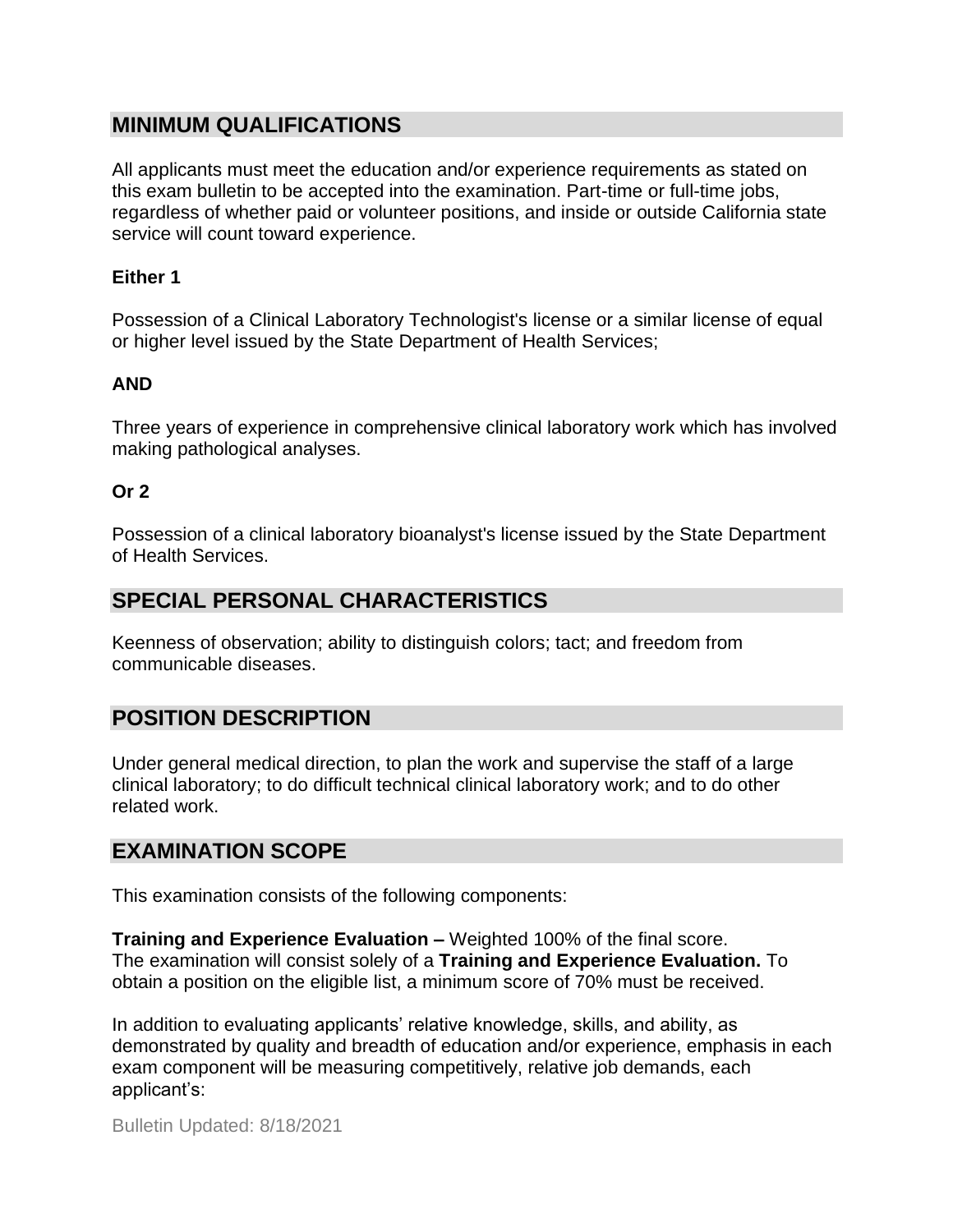### **Knowledge of:**

- 1. Knowledge of principles and practices of clinical laboratory work and the use and care of laboratory equipment.
- 2. Knowledge of preparing, mounting, and staining specimens, reading tests and recognizing the normal and the abnormal, setting up laboratory apparatus, and making quick and accurate serological, bacteriological, and biochemical tests and analyses, including Wassermann and Widal tests.
- 3. Knowledge of principles of effective supervision and directing, training, and evaluating the work of others.
- 4. Knowledge of current literature in the clinical laboratory field.
- 5. Knowledge of a Supervisor's responsibility for promoting equal opportunity in hiring and employee development and for maintaining a work environment that is free from discrimination and harassment.

#### **Skill in:**

1. Skill in preparing, mounting, and staining specimens, reading tests and recognizing the normal and the abnormal, setting up laboratory apparatus, and making quick and accurate serological, bacteriological, and biochemical tests and analyses, including Wassermann and Widal tests.

#### **Ability to:**

- 1. Ability to direct, train, and evaluate the work of others.
- 2. Ability to perform and direct difficult and unusual research and analyses.
- 3. Ability to effectively promote equal opportunity in employment and maintain a work environment that is free from discrimination and harassment.

# **ELIGIBLE LIST INFORMATION**

A Servicewide, Open eligible list for the **Supervising Clinical Laboratory Technologist** classification will be established for use by all state agencies.

The names of **successful** competitors will be merged onto the eligible list in order of final score regardless of exam date. Eligibility expires **12 months** after it is established. Applicants must then retake the examination to reestablish eligibility.

Veterans' Preference will be granted for this examination. In accordance with Government Codes 18973.1 and 18973.5, whenever any veteran, or widow or widower of a veteran achieves a passing score on an open examination, he or she shall be ranked in the top rank of the resulting eligible list.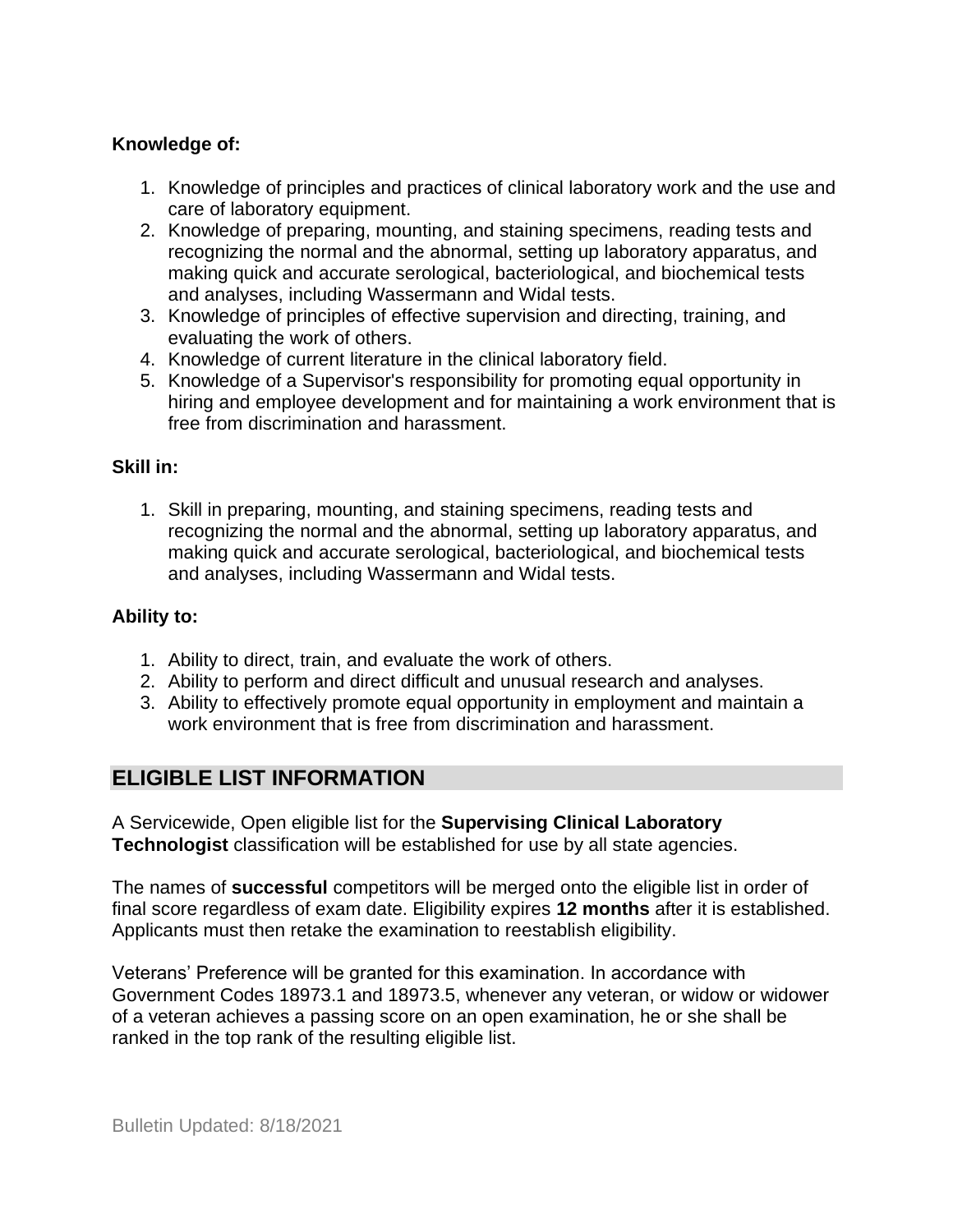Veterans status is verified by the California Department of Human Resources (CalHR). Information on this program and the Veterans' Preference Application (Std. form 1093) is available online at the following website:

<https://www.jobs.ca.gov/CalHRPublic/Landing/Jobs/VeteransInformation.aspx>

Additional information on veteran benefits is available at the Department of Veterans Affairs.

Career credits are not granted for examinations administered on an Open or Promotional basis.

# **PREPARING FOR THE EXAMINATION**

Here is a list of suggested resources to have available prior to taking the exam.

- 1. **Employment History:** Employment dates, job titles, organization names and addresses, names of supervisors or persons who can verify your job responsibilities, and phone numbers of persons listed above.
- 2. **Education:** School names and addresses, degrees earned, dates attended, courses taken (verifiable on a transcript), persons or office who can verify education, and phone numbers of persons or offices listed above.
- 3. **Training:** Class titles, certifications received, names of persons who can verify your training, and phone numbers of persons listed above.

# **TAKING THE EXAMINATION**

**Step 1. Submit your STD 678 (email preferred:** 

**[SupervisingClinicalLaboratoryTechnologist@dsh.ca.gov\)](mailto:SupervisingClinicalLaboratoryTechnologist@dsh.ca.gov) then IMMEDIATELY go to Step 2.**

**Step 2. [Click on this link to take the Supervising Clinical Laboratory Technologist](https://www.surveymonkey.com/r/2L5B5NF) [examination.](https://www.surveymonkey.com/r/2L5B5NF)**

**Applicants must complete Steps 1 and 2 by each cut-off date. Failure to do so will result in a delay in the examination process.**

# **TESTING DEPARTMENTS**

Department of State Hospitals, State of California

# **CONTACT INFORMATION**

Questions relating to this exam should be directed to:

Bulletin Updated: 8/18/2021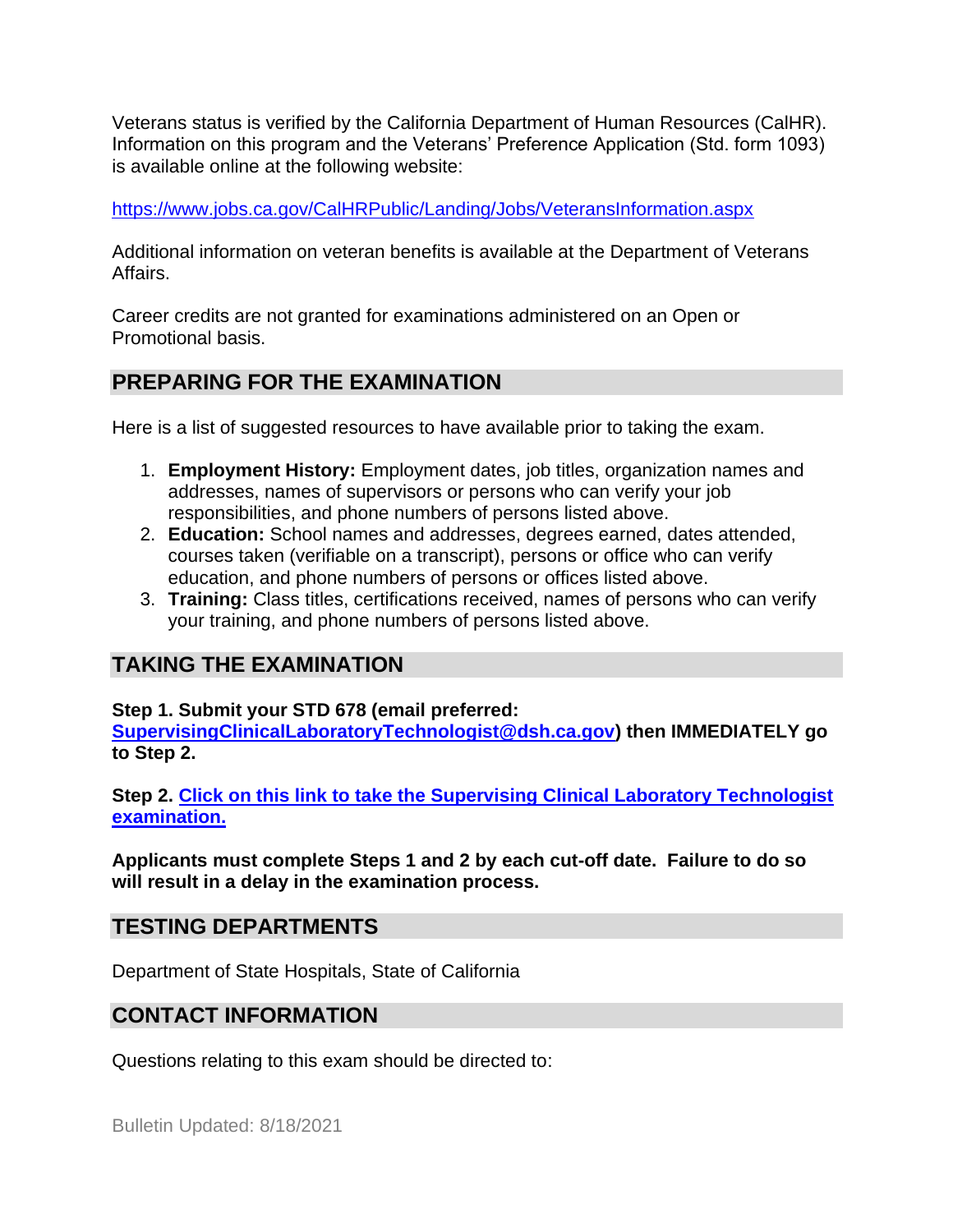Department of State Hospitals Selection Services Unit Monday through Friday, 8am to 5pm (excluding State Holidays) Phone: 916-651-8832 Email: **[SupervisingClinicalLaboratoryTechnologist@dsh.ca.gov](mailto:SupervisingClinicalLaboratoryTechnologist@dsh.ca.gov)**

California Relay Service: 1-800-735-2929 (TTY), 1-800-735-2922 (Voice). TTY is a Telecommunications Device for the Deaf, and is reachable only from phones equipped with a TTY Device.

## **EQUAL OPPORTUNITY EMPLOYER**

The State of California is an equal opportunity employer to all, regardless of age, ancestry, color, disability (mental and physical), exercising the right of family care and medical leave, gender, gender expression, gender identity, genetic information, marital status, medical condition, military or veteran status, national origin, political affiliation, race, religious creed, sex (includes pregnancy, childbirth, breastfeeding, and related medical conditions), and sexual orientation.

## **DRUG-FREE STATEMENT**

It is an objective of the State of California to achieve a drug-free State work place. Any applicant for State employment will be expected to behave in accordance with this objective, because the use of illegal drugs is inconsistent with the law of the State, the rules governing civil service, and the special trust placed in public servants.

## **GENERAL INFORMATION**

Examination and/or Employment Application (STD 678) forms are available at the California Department of Human Resources, local offices of the Employment Development Department, and through your CalCareer Account at the following website:

#### **[http://www.CalCareers.ca.gov/](http://www.calcareers.ca.gov/)**

If you meet the requirements stated on this examination bulletin, you may take this examination, which is competitive. Possession of the entrance requirements does not assure a place on the eligible list. Your performance in the examination described in this bulletin will be rated against a predetermined job-related rating, and all applicants who pass will be ranked according to their score.

The Department of State Hospitals reserves the right to revise the examination plan to better meet the needs of the service, if the circumstances under which this examination was planned change. This examination may be canceled by the Department of State Hospitals at any time prior to the establishment of the employment list. Such revision or